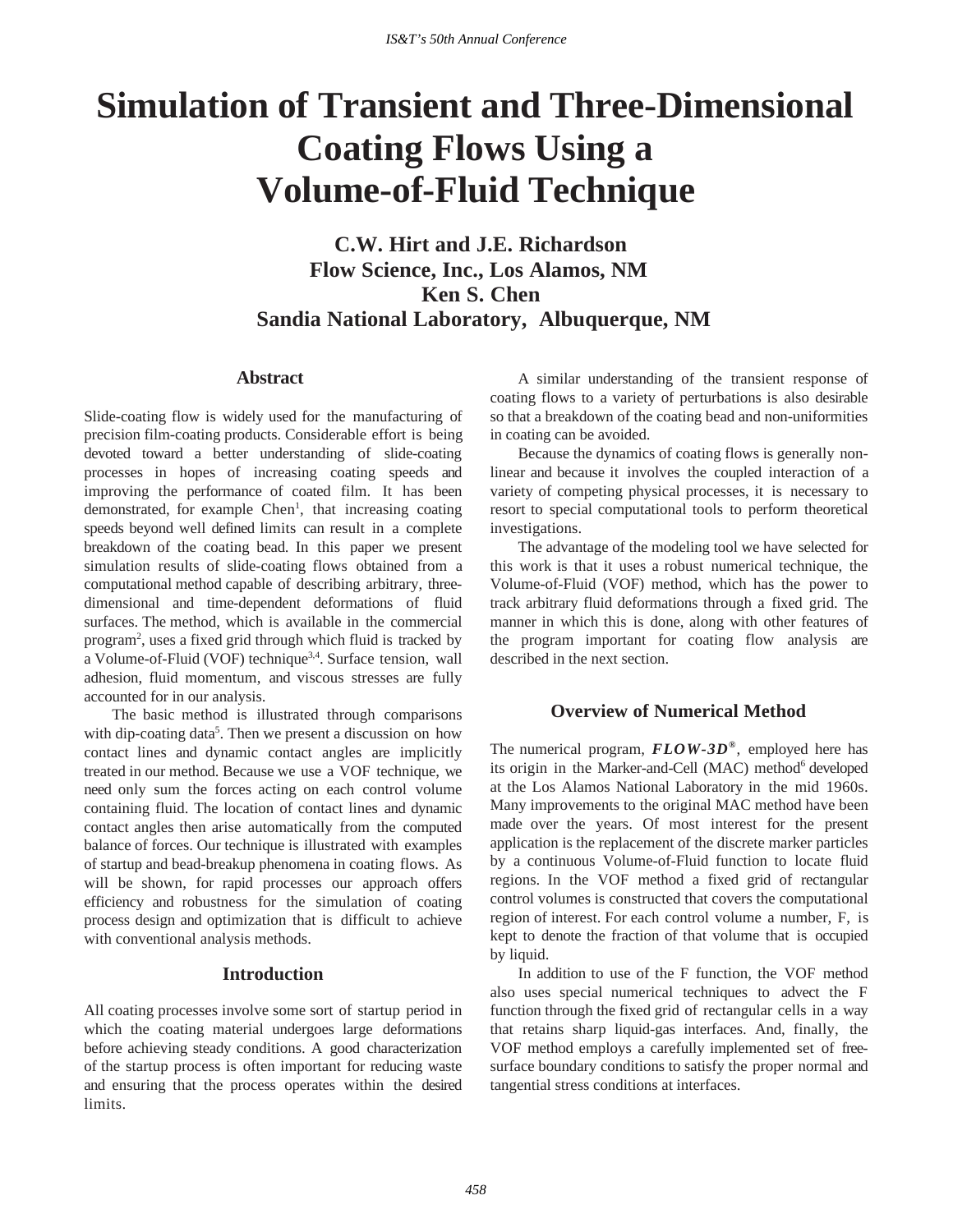Another special feature of our approach is the way in which we define complex geometric regions. Obstacles are embedded in the fixed grid by allowing them to block portions of control volumes. The fractional areas and volumes open for flow in each control volume are stored as the geometry representation. This method, referred to as the FAVOR method<sup>7</sup>, automatically incorporates the geometry into the discretized equations for mass, momentum and energy.

Using the VOF and FAVOR methods saves time and effort because there is no complicated grid generation process needed to define the geometry and initial fluid configuration for a coating problem.

In the next section we illustrate the utility of the basic numerical method with an application to dip coating on a flat sheet.

# **Dip Coating—A Validation Test**

Lee and Tallmadge<sup>8,9</sup> have conducted an extensive investigation into the process of dip coating on flat sheets withdrawn vertically from a liquid bath. This process is widely used in a variety of commercial applications. Their study focused on two-dimensional flow (i.e., no edge effects) and consisted of an analytical surface profile containing empirical parameters fit to their experimental data. Experimental data was collected for capillary numbers between 0.085 and 23.9, with Reynolds numbers ranging from 0.044 to 12.7. Experimental data for film thickness had an error estimated to be less than or about 10%.

The computational model for this experiment is extremely simple as it consists of a rectangular bath with the left side wall given a vertical (tangential) velocity equal to that of the sheet to be coated. Initially the coating liquid has a horizontal surface and the sheet is given an impulsive start, see Figure 1c.

A number of different capillary number cases were simulated and in all cases the predicted film thicknesses were well within the experimental error. As an example, consider the case corresponding to capillary number 1.17. The sheet was withdrawn from the bath (viscous lubricating oil having a density of 0.885 gm/cc, surface tension 32.7 dynes/cm and viscosity 1159.4 cp) at 3.31 cm/s.

We used a bath width of 2.5 cm and depth of 2.0 cm (35) by 25 grid cells). A 2.0 cm region above the bath was included in the model to capture the film flow (requiring an additional 25 cells vertically). The right side of the bath was an open boundary where the fluid height was maintained constant, the pressure was hydrostatic and flow was allowed to enter the computational region, but did so by having to start from rest. This, so called, "stagnation" boundary condition is a good approximation to a horizontally infinite bath provided it is sufficiently far to the right of the moving sheet. Several computations were done to establish the width of the bath that needed to be modeled, and it was found that film thickness is not very sensitive to this width, a result also found in the experiments.



*Figure 1a: Dip coating (initial condition)*



*Figure 1b: Dip coating (t = 0.4 seconds)*



*Figure 1c: Dip coating (t=5.0 seconds)*

Figure 1a shows the initial condition, Figure 1b one snapshot of the computed transient and Figure 1c the final steady-state result. The shape of the tip of the liquid being initially drawn up by the sheet depends on the static contact angle (i.e., adhesion between sheet and liquid) and was arbitrarily taken to be 10 degrees. As the liquid is drawn up, a depression wave moves to the right as a signal to the remainder of the bath that a flow must be started toward the sheet to replace the liquid film being withdrawn. Steady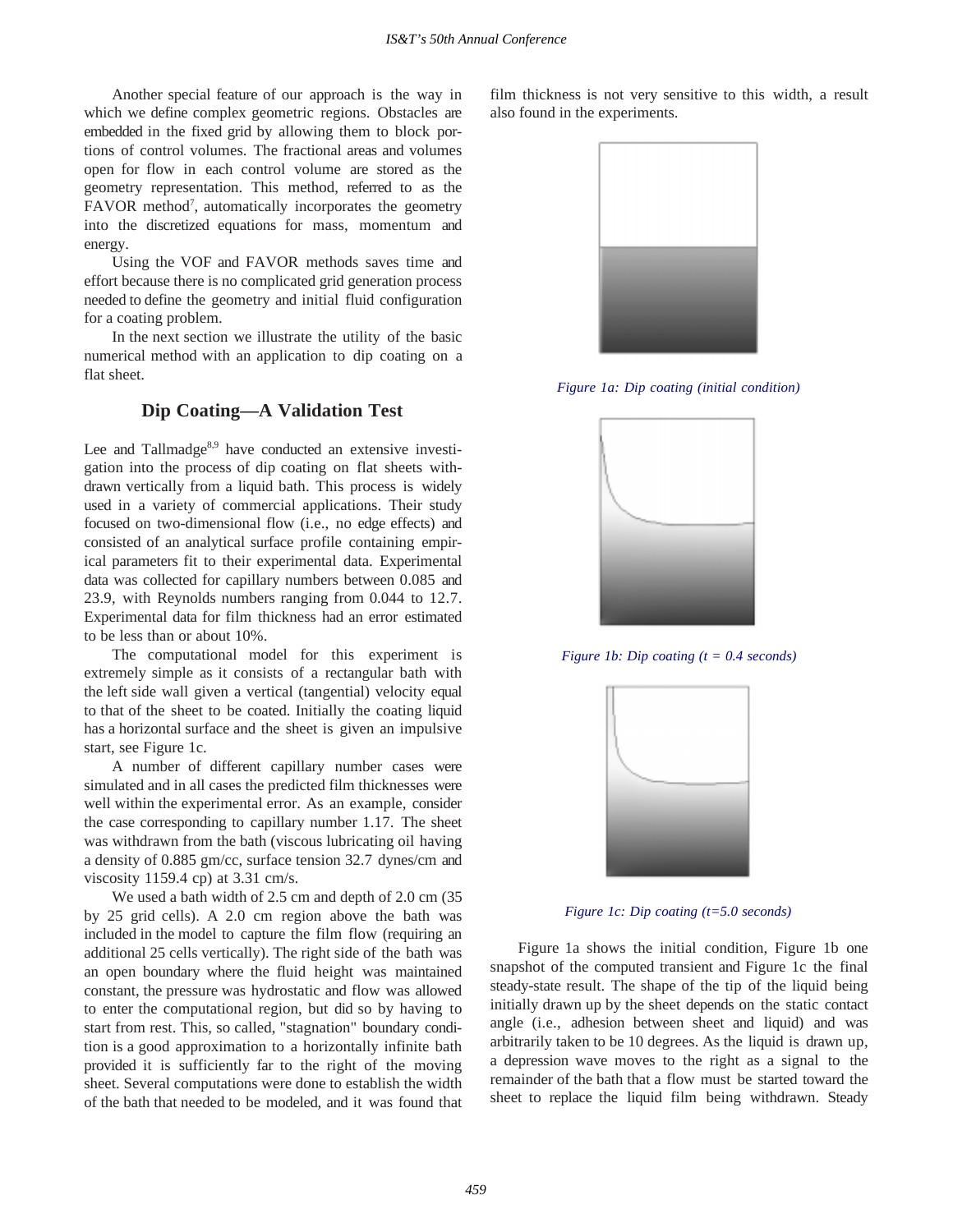conditions are reached in about 5.0 seconds. The film thickness was computed to be 0.145 cm, which is in excellent agreement with the measured value of 0.142 cm.

## **Contact Lines and Dynamic Contact Angles**

Dip coating is relatively simple in that, once established, it involves no contact line defining a fluid/solid wetting boundary. In other situations such as slide coating, contact lines exist where fluid leaves the slide and where it makes contact with the surface of the substrate to be coated. A considerable literature exists $8,9,10$  describing experimental and theoretical studies of possible dynamical processes occurring at contact lines.

#### **The Problem**

Simply put, it's not obvious how a stationary contact line can exist and at the same time be attached to the moving surface. In a computational model this paradox is exposed in the process of assigning boundary conditions to the coating fluid. For example, in the finite-element method it is natural to place a node line coincident with the contact line, since this defines a limit of the fluid surface. However, this line is also coincident with the solid and free (air) surfaces.

On a solid surface a no-slip, viscous type of boundary condition is natural. But under steady flow conditions the contact line is stationary with respect to the moving solid surface. To overcome this contradiction researchers have resorted to a variety of solutions. At the sub-microscopic to mircoscopic scale solutions range from changing the governing equations (e.g., including long-range atomic forces near the contact line) to using modified boundary conditions (e.g., assuming a liquid film already exists on the boundary).

From a macroscopic point of view the no-slip condition is often replaced with an assumption of partial slip plus a specification of the dynamic contact angle.

None of these solutions are completely satisfactory, however, because one would like the dynamic contact angle to be predicted as part of the solution.

Microscopic details of flow processes in the immediate vicinity of a contact line are surely important for an understanding of the fundamental processes of wetting and drying. On the other hand, one hopes they may be unnecessary for engineering applications where the interest is primarily in the macroscopic flow structures associated with coating devices under different operating conditions. For practical, engineering applications it would be most useful if a limited set of parameters were sufficient to characterize fluid/solid interactions.

#### **Contact Lines and the VOF Method**

The use of slip and angle parameters in finite-element models arise because of their requirement for explicit boundary conditions at all boundary nodes. In the VOF control volume method, on the other hand, boundary conditions are not required at contact lines, but rather on control volumes that contain solid and/or fluid surfaces.

Fluid will fill or empty a control volume depending on the average computed flow velocity (i.e., balance of forces) within that volume. Since the numerical method uses approximations for the conservation of mass, momentum and energy in each control volume, it is natural to ask whether this numerical approach might be able to predict the macroscopic behavior of flow in the vicinity of a contact line with a minimum of additional constraints.

#### **A Test Case**

To demonstrate our approach, we consider a special case of a plunging-tape test. In particular, we consider the case of a vertically aligned tape moving into a fluid surface such that the dynamic contact angle is approximately 90° (i.e., the fluid surface remains everywhere nearly horizontal). Experimental data<sup>10</sup> indicates that this condition should occur at a capillary number of about,  $Ca=\mu U/\sigma=0.044$ .

Figure 2 shows the layout of our control volume method used near the contact line. A staggered arrangement of variables is used in which pressures are located at control volume centers and velocity components are located at face centers to which they are normal. In the control volume containing the contact line the pressure is denoted by  $p_0$ . This pressure is computed to include the atmospheric pressure plus a hydrostatic component reflecting the gravitational effect of the height of fluid above or below the center of the cell.



#### *Figure 2:Control volume layout*

Surface tension forces acting at the sides of the control volume are also included in the pressure. In the present case of a flat, horizontal surface the tension does not have a vertical component. At the left side of the control volume there is a vertical force contribution from surface tension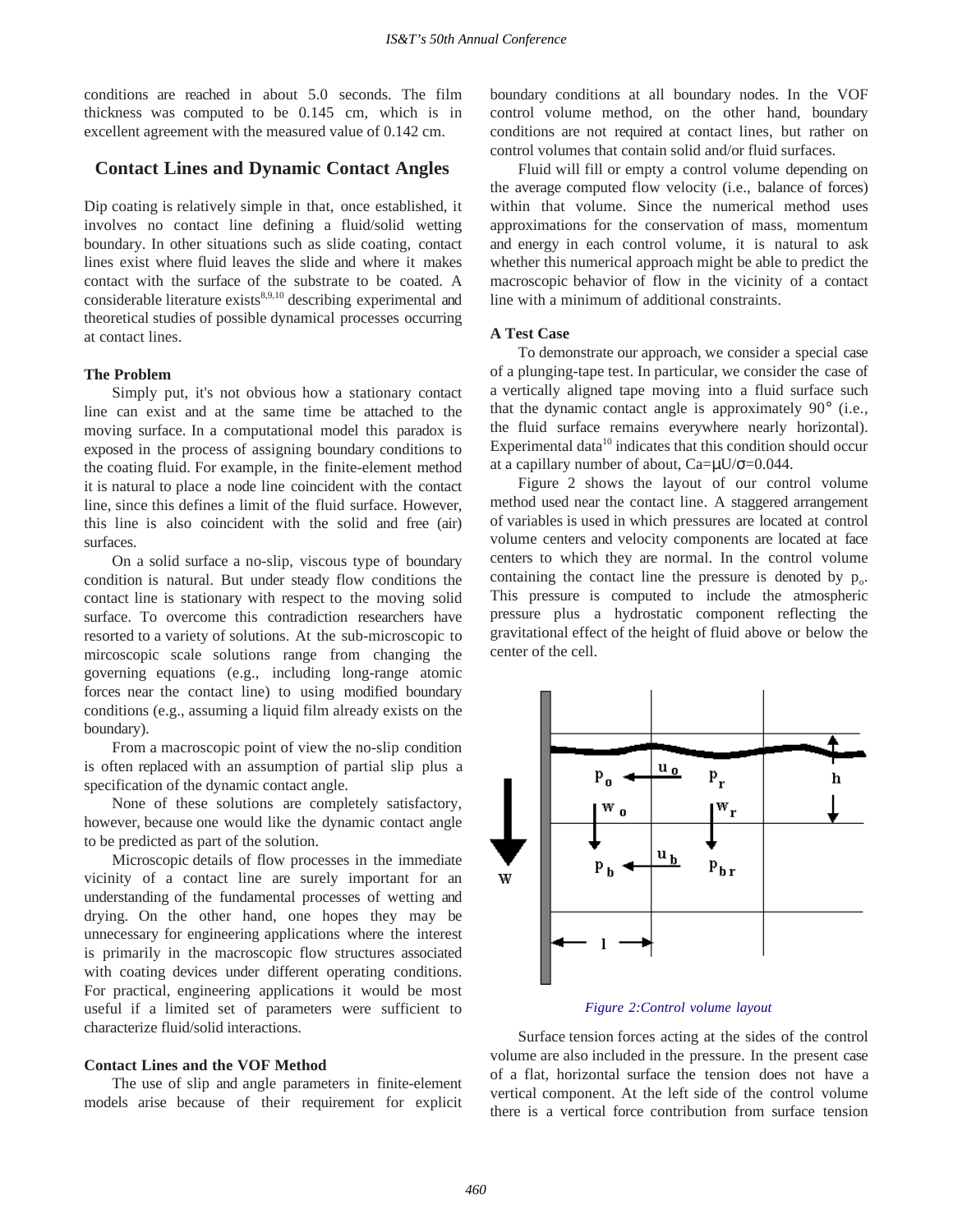acting on the solid boundary. This force is computed in terms of the static contact angle,  $\theta_0$ , through Young's formula,

$$
\sigma\mathrm{Cos}\theta_{\mathrm{o}} = f_{\mathrm{lg}}\text{-}f_{\mathrm{ls}},
$$

where terms on the right side represent the net vertical force per unit length between the fluid and solid (lg on the gas side and ls on the liquid side). This force is included as a boundary stress.

The vertical velocity component  $w_0$  at the bottom of the control volume containing the contact line is influenced by the pressure gradient between  $p_0$  and  $p_b$ , by a gravitational body force and a wall shear stress  $2\mu(W-w_0)/1$  with the moving boundary at the left side. Of course, the full momentum equation governing this velocity component also contains contributions from momentum advection and viscous stresses from neighboring velocity components.

At steady flow conditions the amount of liquid in the control volume containing the contact line must not change, which means the volume of liquid flowing out the bottom with velocity  $w_0$  must equal the amount flowing in at the right side with velocity  $u_0$ . Even in this geometrically simple case we cannot compute  $w_0$  because we don't know the values of the surrounding pressures and velocities. All variables are coupled through mass and momentum conservation relations for the entire set of control volumes covering the region being modeled. If thermal processes are important then an energy conservation equation must be included as well.

Without going into more detail, it should be clear that in this numerical method the contact line location and computed dynamic contact angle, at steady conditions, result om a balance of forces within each control volume. The only parameter used thus far to describe the fluid solid interaction is the static contact angle.

The accuracy of the control volume method, of course, requires the size of the control volumes to be small enough to capture all the important hydrodynamic features, such as surface slope, surface curvature and velocity gradients adjacent to the moving boundary. For example, in the plunging tape example the only characteristic length is that associated with surface tension,  $L=\sqrt{\sigma}$  g, and so we expect the control volume size should be much less than this in order to resolve any macroscopic curvature of the fluid surface.

### **Computational Results for Test Case**

To simplify matters we have used whole numbers for all physical parameters, although they are close to CGS units (e.g., gravity is 1000 instead of 980 cm/s/s). A typical computation might have capillary length L=0.1, capillary number Ca=0.05 and the Reynolds number Re=0.0125. The computational region was assumed to extend 4L to the right of the moving wall (plunging tape) and 4L below the fluid surface. At the bottom and right boundaries free-slip wall boundary conditions were used. Gravity was directed vertically downwards.

The computations were checked for convergence and sensitivity in a variety of ways. It should be no surprise that the most noticeable effect on the dynamic contact angle is the resolution of the grid at the contact line. This is the region where there are the most rapid changes occurring in the flow.

For the results shown in Figure 3 the smallest control volume has an edge length of 0.002, or 50 times smaller than the capillary length L. The computed surface is inclined about 3.8° below the horizontal corresponding to a computed dynamic contact angle of 93.8°, which agrees with the average experimental data value computed from the empirical fit reported in Ref. 10. Such good agreement may be somewhat fortuitous, but it certainly offers encouragement that dynamic contact angles can be computed with a VOF method.

Additional work is currently underway to further explore to what extent dynamic contact angles can be consistently predicted with the VOF method.



*Figure 3a: Plunging tape test (entire domain)*



*Figure 3b:Plunging tape test (x=0.0, 0.021; y=0.292, 0.322)*

## **Rivulet Formation in Slide Coating**

When manufacturers try to increase coating speeds, they often encounter instabilities in the coating process that destroy the uniformity of the coated product. One such instability is the formation of rivulets, which are stripes of wet and dry regions on the coating substrate. Rivulet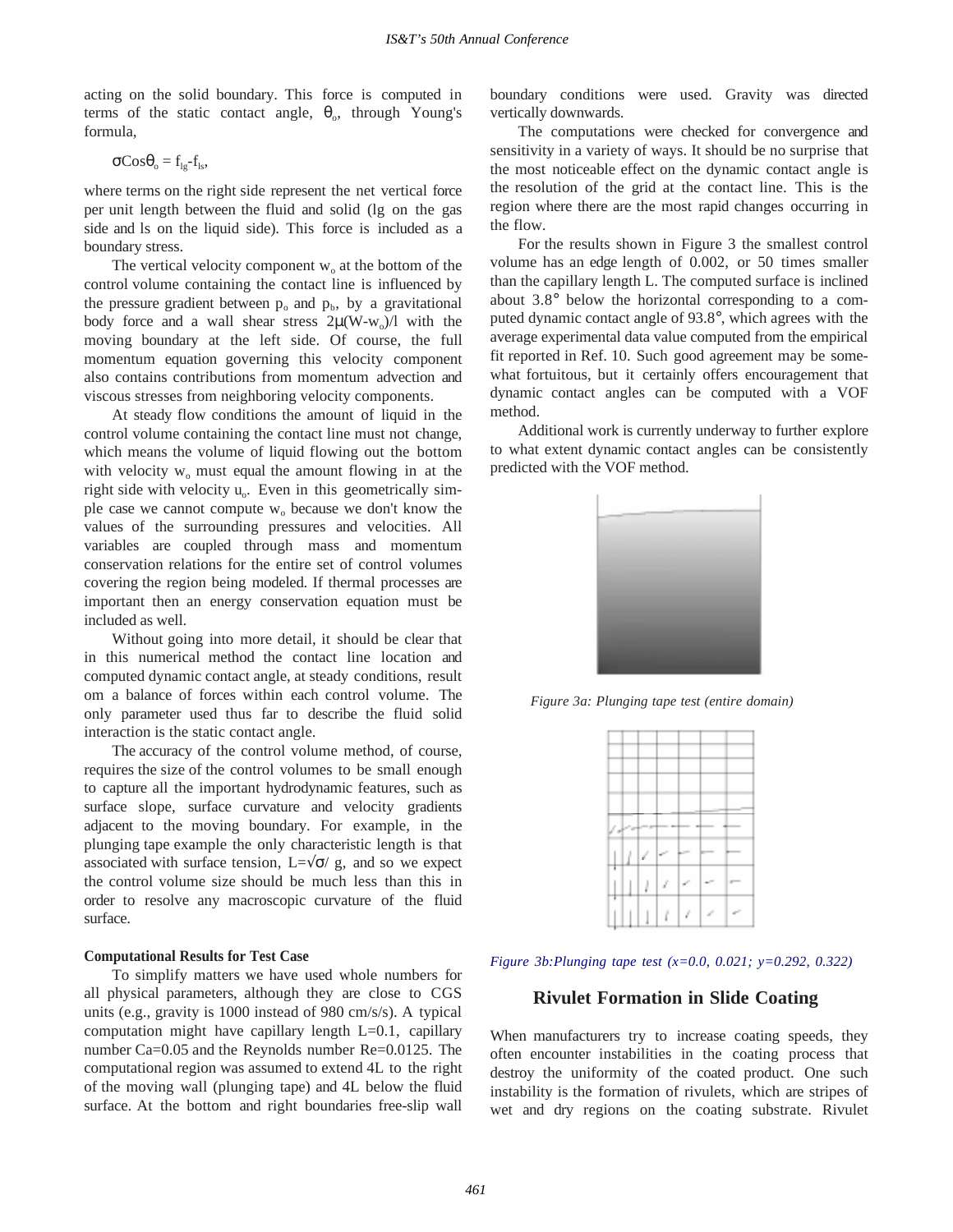formation in slide coating is typically observed to start near an end wall and then propagate across the slide as additional stripes are formed.

To investigate the formation of rivulets we have modeled an end-wall section of a slide coater that is 4000 µm wide. The gap between the tip of the slide and the surface to be coated is  $250 \mu m$ , and the surface is initially moving upwards at 20.0 cm/s. The end wall of the slide is stationary with respect to the slide. At the other end of the model symmetry conditions were assumed so that the effective length of the slide is much longer (at least a factor of two) than what is actually computed.

The coating liquid has a density of 1.0 gm/cc, viscosity of  $\mu$ =12.4 cp, surface tension  $\sigma$ =66.0 dyne/cm, and a static contact angle of 30°. The capillary number for this example was 0.248, which produces a coating thickness of 90  $\mu$ m under steady conditions.

At the beginning of the simulation there is coating liquid on the slide, but it does not extend to the tip. A constant input of liquid onto the slide surface is made at the upstream boundary of the computation.

Initially, liquid is pulled up the end wall by adhesion before it reaches across the gap and attaches to the coating surface, Figure 4. This causes a non-uniform deposition of liquid on the moving surface; a capillary wave moves away from the end wall and travels along the lip of the slide. After about 26 ms liquid has reached the coating surface along the entire length of the slide. Uniform coating conditions are reached after approximately 40 ms, although a small capil-lary is evident close to the symmetry end of the slide, but does not seem to be affecting the coating uniformity.

The speed of the coating surface is impulsively accelerated from 20.0 cm/s to 30.0 cm/s at the 40 ms time point. After a few more milliseconds a tear opens in the coating bead near the stationary end wall. The tear appears to arise because the increased coating speed attempts to pull more liquid away from the tip of the slide, but the slower moving liquid near the end wall cannot respond as quickly to the thinning action. Once the tear appears, surface tension forces contract the liquid surfaces on either side of the tear causing a rivulet with vertical sides to be generated on the coating surface (last frame in Figure 4).



*Figure 4: Rivulet Formation (t=0.004, 0.016, 0.026, 0.04, 0.0562, 0.065, and 0.0833 seconds)*